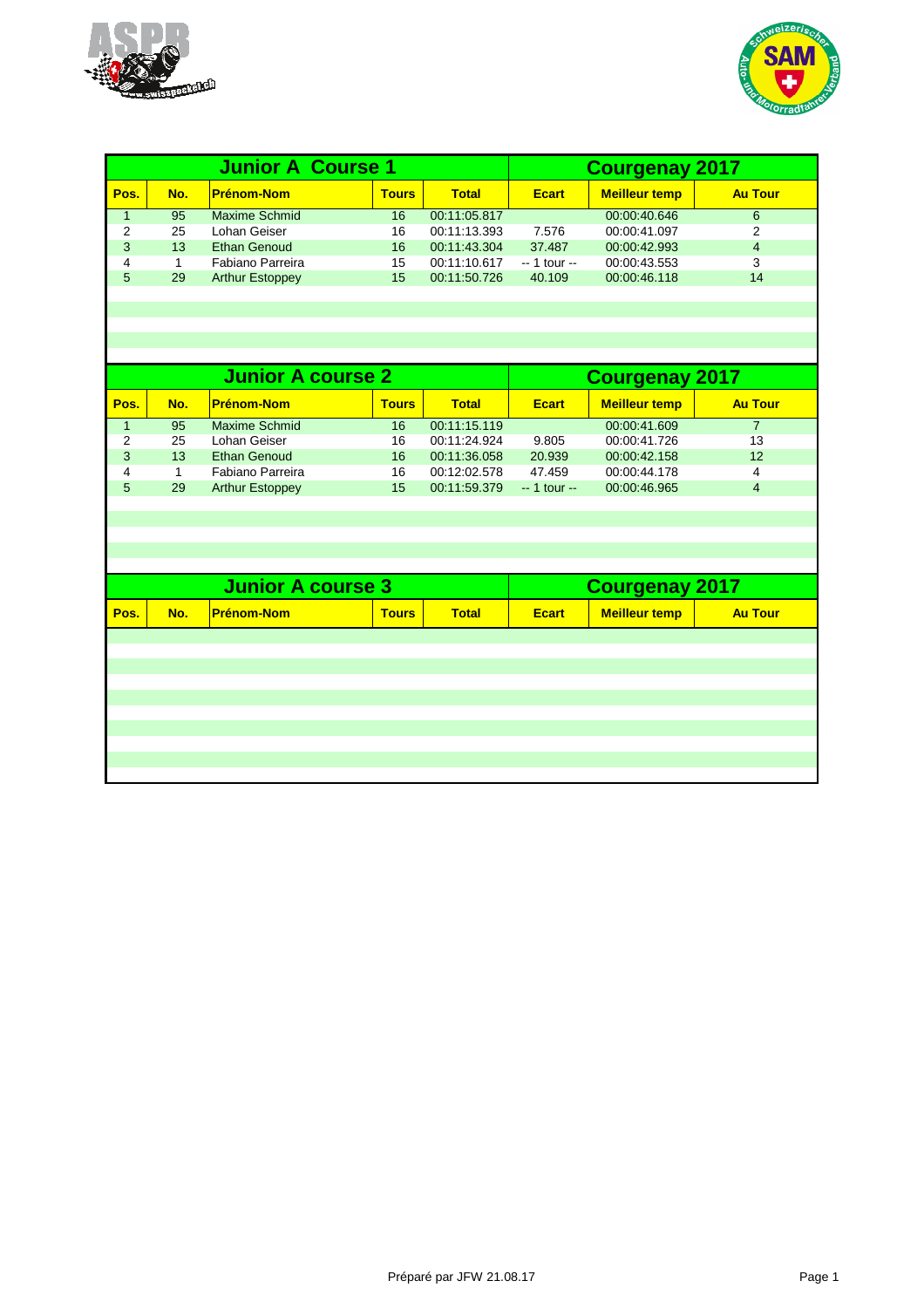



| <b>Junior B Course 1</b> |     |                          |                 |              | <b>Courgenay 2017</b> |                       |                |
|--------------------------|-----|--------------------------|-----------------|--------------|-----------------------|-----------------------|----------------|
| Pos.                     | No. | <b>Prénom-Nom</b>        | <b>Tours</b>    | <b>Total</b> | <b>Ecart</b>          | <b>Meilleur temp</b>  | <b>Au Tour</b> |
| $\mathbf{1}$             | 46  | <b>Daniel Bento</b>      | $\overline{14}$ | 00:11:05.681 | $-2$ tours $-$        | 00:00:46.669          | $\overline{9}$ |
|                          |     |                          |                 |              |                       |                       |                |
|                          |     |                          |                 |              |                       |                       |                |
|                          |     |                          |                 |              |                       |                       |                |
|                          |     |                          |                 |              |                       |                       |                |
|                          |     |                          |                 |              |                       |                       |                |
|                          |     |                          |                 |              |                       |                       |                |
|                          |     | <b>Junior B Course 2</b> |                 |              |                       | <b>Courgenay 2017</b> |                |
| Pos.                     | No. | <b>Prénom-Nom</b>        | <b>Tours</b>    | <b>Total</b> | <b>Ecart</b>          | <b>Meilleur temp</b>  | <b>Au Tour</b> |
| $\mathbf{1}$             | 46  | <b>Daniel Bento</b>      | $\overline{15}$ | 00:12:00.070 | 0.691                 | 00:00:47.017          | 10             |
|                          |     |                          |                 |              |                       |                       |                |
|                          |     |                          |                 |              |                       |                       |                |
|                          |     |                          |                 |              |                       |                       |                |
|                          |     |                          |                 |              |                       |                       |                |
|                          |     |                          |                 |              |                       |                       |                |
|                          |     |                          |                 |              |                       |                       |                |
|                          |     | <b>Junior B Course 3</b> |                 |              |                       | <b>Courgenay 2017</b> |                |
| Pos.                     | No. | <b>Prénom-Nom</b>        | <b>Tours</b>    | <b>Total</b> | <b>Ecart</b>          | <b>Meilleur temp</b>  | <b>Au Tour</b> |
|                          |     |                          |                 |              |                       |                       |                |
|                          |     |                          |                 |              |                       |                       |                |
|                          |     |                          |                 |              |                       |                       |                |
|                          |     |                          |                 |              |                       |                       |                |
|                          |     |                          |                 |              |                       |                       |                |
|                          |     |                          |                 |              |                       |                       |                |
|                          |     |                          |                 |              |                       |                       |                |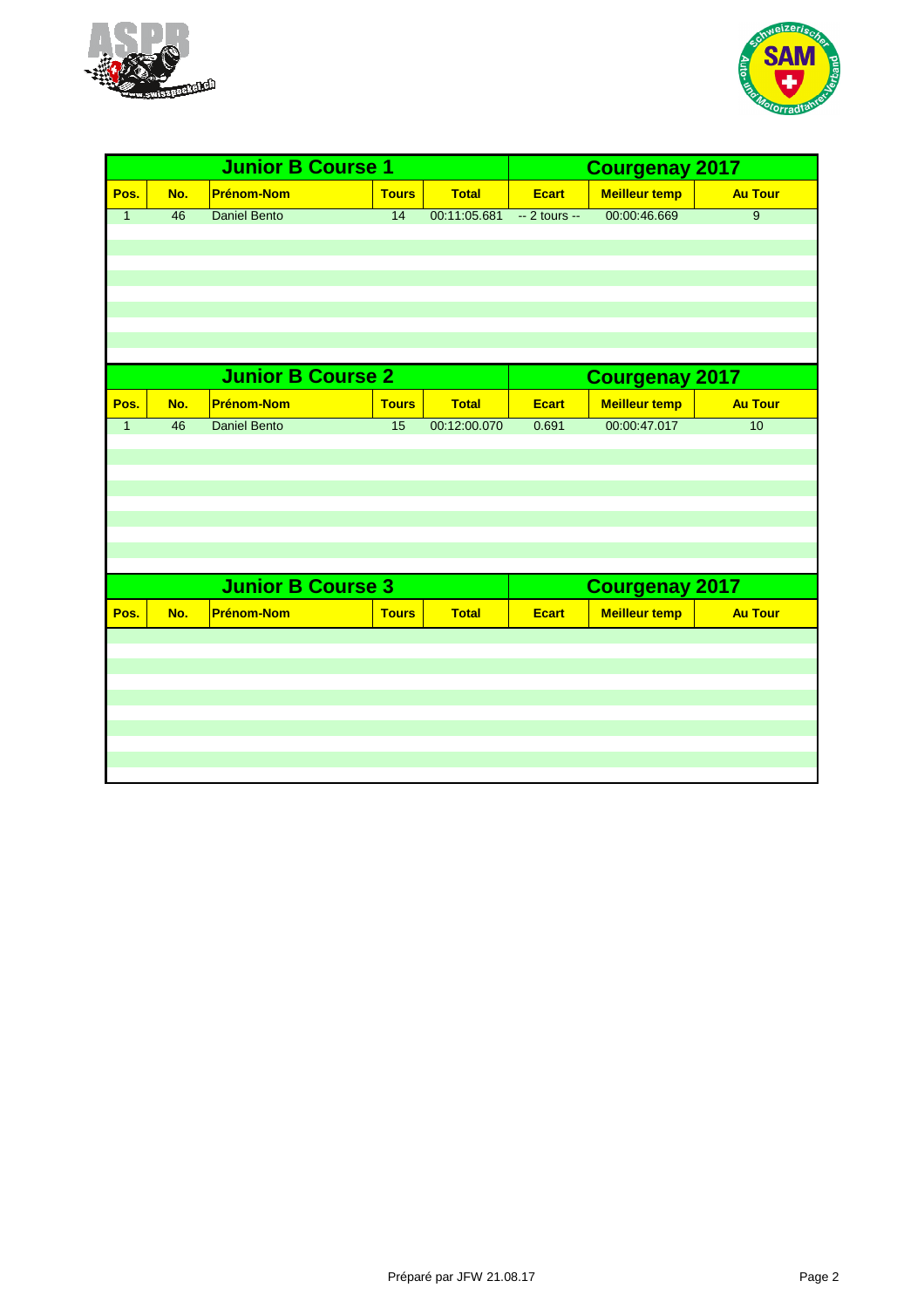



|      |     | <b>Open - Course 1</b>    | <b>Courgenay 2017</b> |              |                |                      |                |
|------|-----|---------------------------|-----------------------|--------------|----------------|----------------------|----------------|
| Pos. | No. | <b>Prénom-Nom</b>         | <b>Tours</b>          | <b>Total</b> | <b>Ecart</b>   | <b>Meilleur temp</b> | <b>Au Tour</b> |
|      | 91  | David Liechti             | 17                    | 00:11:10.907 |                | 00:00:38.222         | 2              |
| 2    | 12  | Nicolas Crittin           | 17                    | 00:11:21.119 | 10.212         | 00:00:38.896         | 6              |
| 3    | 3   | Alexandre Masnada         | 17                    | 00:11:27.109 | 16.202         | 00:00:39.102         | 3              |
| 4    | 7   | Alejandro Diaz            | 16                    | 00:11:12.899 | $-1$ tour $-$  | 00:00:40.794         | 6              |
| 5    | 31  | <b>Cristian Diaz Omil</b> | 16                    | 00:11:13.156 | 0.257          | 00:00:40.366         | 16             |
| 6    | 13  | <b>Valentin Dufour</b>    | 16                    | 00:11:16.887 | 3.988          | 00:00:40.762         | 13             |
| 7    | 88  | Anaël Parisod             | 16                    | 00:11:22.641 | 9.742          | 00:00:40.961         | 9              |
| 8    | 28  | Luca Guarnaccia           | 16                    | 00:11:49.934 | 37.035         | 00:00:41.072         | 4              |
| 9    | 111 | Jack Wagen                | 15                    | 00:11:32.804 | $-2$ tours $-$ | 00:00:43.285         | 3              |
| 10   | 24  | Luana Antunes             | 15                    | 00:11:34.858 | 2.054          | 00:00:44.477         | 15             |
|      |     |                           |                       |              |                |                      |                |

|      |     | <b>Open - Course 2</b> | <b>Courgenay 2017</b> |              |                 |                      |                |
|------|-----|------------------------|-----------------------|--------------|-----------------|----------------------|----------------|
| Pos. | No. | <b>Prénom-Nom</b>      | <b>Tours</b>          | <b>Total</b> | <b>Ecart</b>    | <b>Meilleur temp</b> | <b>Au Tour</b> |
|      | 91  | David Liechti          | 17                    | 00:11:06.635 |                 | 00:00:38.279         | 2              |
| 2    | 3   | Alexandre Masnada      | 17                    | 00:11:15.368 | 8.733           | 00:00:38.874         | 5              |
| 3    | 12  | Nicolas Crittin        | 17                    | 00:11:16.063 | 9.428           | 00:00:38.959         | 4              |
| 4    | 7   | Alejandro Diaz         | 17                    | 00:11:28.538 | 21.903          | 00:00:39.451         | 4              |
| 5    | 28  | <b>Kylian Nestola</b>  | 17                    | 00:11:40.990 | 34.355          | 00:00:39.679         | 5              |
| 6    | 28  | Luca Guarnaccia        | 16                    | 00:11:14.302 | $-1$ tour $-$   | 00:00:40.866         | 3              |
|      | 88  | Anaël Parisod          | 16                    | 00:11:14.421 | 0.119           | 00:00:40.984         | 8              |
| 8    | 31  | Cristian Diaz Omil     | 16                    | 00:11:18.639 | 4.337           | 00:00:40.538         | 3              |
| 9    | 24  | Luana Antunes          | 15                    | 00:11:18.099 | $-2$ tours $-$  | 00:00:43.798         | 3              |
| 10   | 111 | Jack Wagen             | 14                    | 00:11:22.595 | $-3$ tours $-$  | 00:00:43.584         | 3              |
| 11   | 13  | <b>Valentin Dufour</b> | 5                     | 00:03:36.614 | $-12$ tours $-$ | 00:00:41.184         | 3              |
|      |     |                        |                       |              |                 |                      |                |

|      | <b>Open - Course 3</b> |                   |              |              |       | <b>Courgenay 2017</b> |                |  |  |
|------|------------------------|-------------------|--------------|--------------|-------|-----------------------|----------------|--|--|
| Pos. | No.                    | <b>Prénom-Nom</b> | <b>Tours</b> | <b>Total</b> | Ecart | <b>Meilleur temp</b>  | <b>Au Tour</b> |  |  |
|      |                        |                   |              |              |       |                       |                |  |  |
|      |                        |                   |              |              |       |                       |                |  |  |
|      |                        |                   |              |              |       |                       |                |  |  |
|      |                        |                   |              |              |       |                       |                |  |  |
|      |                        |                   |              |              |       |                       |                |  |  |
|      |                        |                   |              |              |       |                       |                |  |  |
|      |                        |                   |              |              |       |                       |                |  |  |
|      |                        |                   |              |              |       |                       |                |  |  |
|      |                        |                   |              |              |       |                       |                |  |  |
|      |                        |                   |              |              |       |                       |                |  |  |
|      |                        |                   |              |              |       |                       |                |  |  |
|      |                        |                   |              |              |       |                       |                |  |  |
|      |                        |                   |              |              |       |                       |                |  |  |
|      |                        |                   |              |              |       |                       |                |  |  |
|      |                        |                   |              |              |       |                       |                |  |  |
|      |                        |                   |              |              |       |                       |                |  |  |
|      |                        |                   |              |              |       |                       |                |  |  |
|      |                        |                   |              |              |       |                       |                |  |  |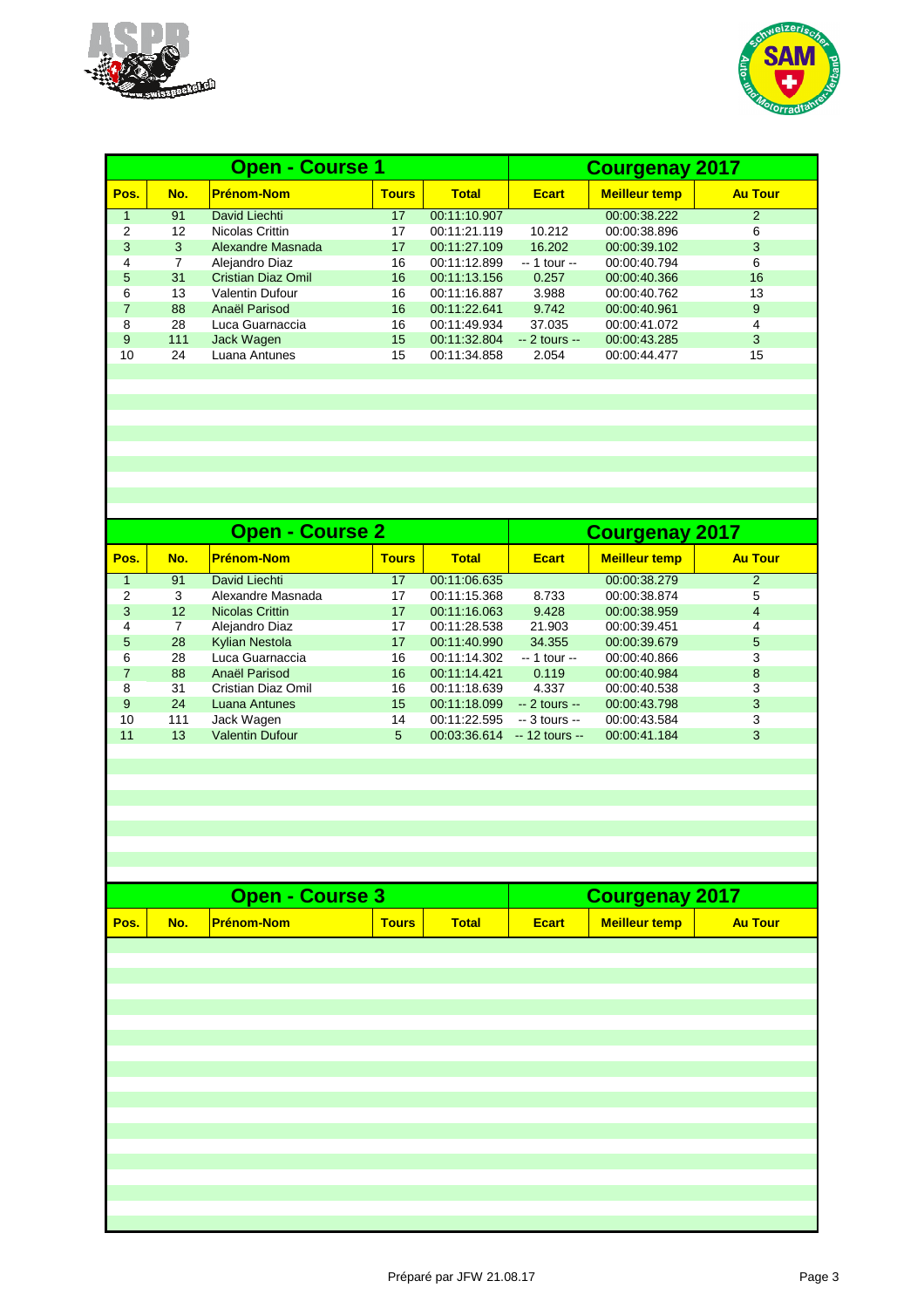



|      |     | <b>Pit-Bike Open - Course 1</b> |              | <b>Courgenay 2017</b> |                |                      |                |
|------|-----|---------------------------------|--------------|-----------------------|----------------|----------------------|----------------|
| Pos. | No. | <b>Prénom-Nom</b>               | <b>Tours</b> | <b>Total</b>          | <b>Ecart</b>   | <b>Meilleur temp</b> | <b>Au Tour</b> |
|      | 92  | Jason Dupasquier                | 18           | 00:11:08.295          |                | 00:00:36.129         | 4              |
| 2    | 40  | Killian Aebi                    | 18           | 00:11:24.992          | 16.697         | 00:00:36.045         | 3              |
| 3    | 91  | Sacha Knoepfel                  | 18           | 00:11:31.413          | 23.118         | 00:00:37.577         | $\overline{2}$ |
| 4    | 39  | <b>Bernard Aebi</b>             | 18           | 00:11:35.403          | 27.108         | 00:00:37.838         | 3              |
| 5    | 9   | Stephan Dübi                    | 17           | 00:11:17.489          | $-1$ tour $-$  | 00:00:38.546         | 3              |
| 6    | 66  | Thierry Kilchmann               | 17           | 00:11:28.986          | 11.497         | 00:00:39.365         | 4              |
|      | 23  | Joao Bento                      | 16           | 00:11:34.929          | $-2$ tours $-$ | 00:00:42.075         |                |
|      |     |                                 |              |                       |                |                      |                |

|      |     | <b>Pit-Bike Open - Course 2</b> | <b>Courgenay 2017</b> |              |                |                      |                |
|------|-----|---------------------------------|-----------------------|--------------|----------------|----------------------|----------------|
| Pos. | No. | <b>Prénom-Nom</b>               | <b>Tours</b>          | <b>Total</b> | <b>Ecart</b>   | <b>Meilleur temp</b> | <b>Au Tour</b> |
|      | 92  | Jason Dupasquier                | 18                    | 00:11:01.268 |                | 00:00:36.101         | 4              |
| 2    | 40  | Killian Aebi                    | 18                    | 00:11:02.281 | 1.013          | 00:00:36.389         | 4              |
| 3    | 39  | <b>Bernard Aebi</b>             | 18                    | 00:11:31.721 | 30.453         | 00:00:37.987         | 16             |
| 4    | 91  | Sacha Knoepfel                  | 18                    | 00:11:32.521 | 31.253         | 00:00:38.000         | 16             |
| 5    | 9   | Stephan Dübi                    | 18                    | 00:11:37.623 | 36.355         | 00:00:37.928         |                |
| 6    | 66  | Thierry Kilchmann               | 17                    | 00:11:32.042 | $-1$ tour $-$  | 00:00:39.812         | 4              |
|      | 23  | Joao Bento                      | 16                    | 00:11:43.197 | $-2$ tours $-$ | 00:00:42.557         | 14             |
|      |     |                                 |                       |              |                |                      |                |

| <b>Pit-Bike Open - Course 3</b> |            |                   |              |              |              | <b>Courgenay 2017</b> |                |
|---------------------------------|------------|-------------------|--------------|--------------|--------------|-----------------------|----------------|
| Pos.                            | <b>No.</b> | <b>Prénom-Nom</b> | <b>Tours</b> | <b>Total</b> | <b>Ecart</b> | <b>Meilleur temp</b>  | <b>Au Tour</b> |
|                                 |            |                   |              |              |              |                       |                |